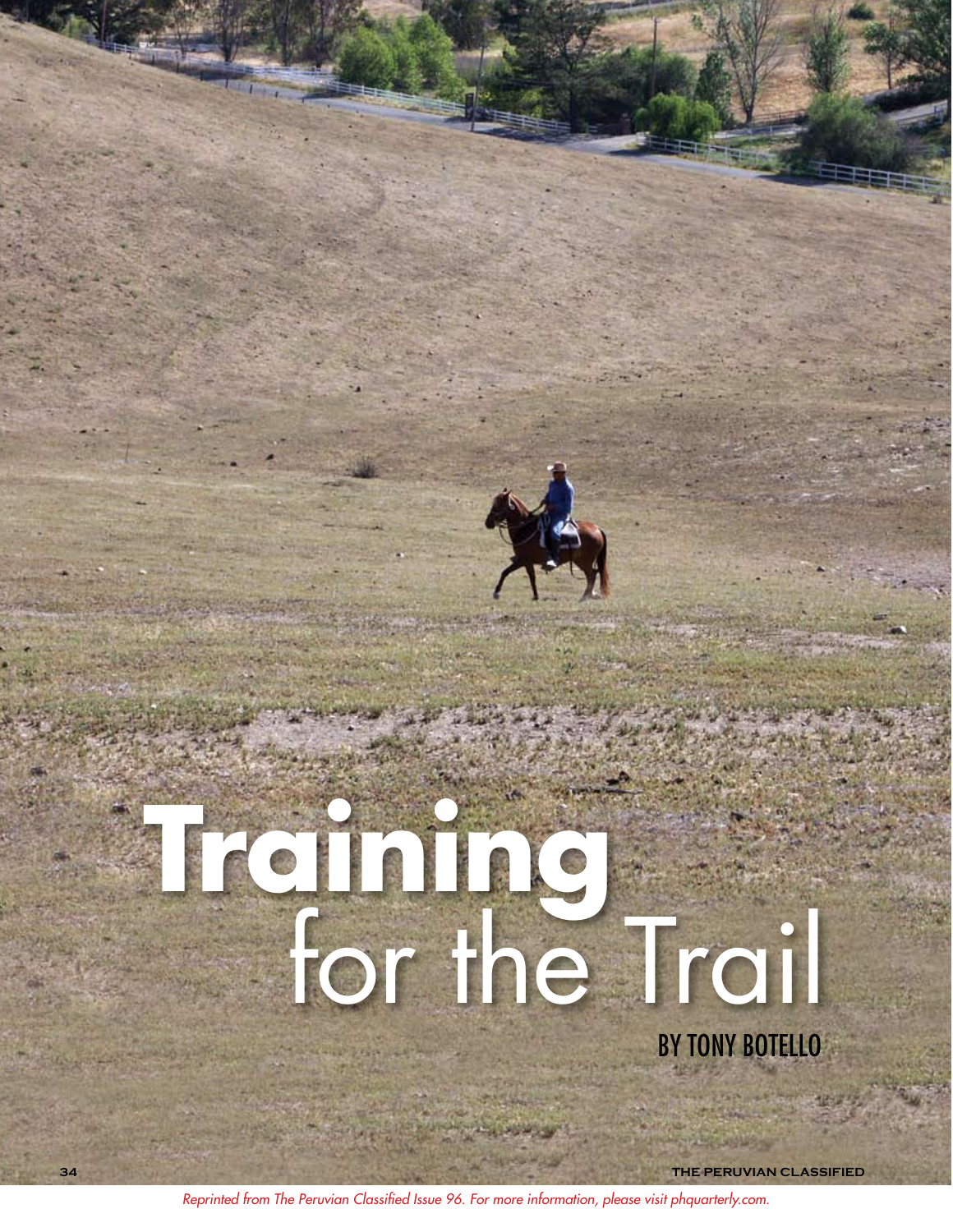othing is more fun than a relaxing and enjoyable trail ride. It is important to properly prepare your horse for challenges that it may encounter on your ride such as water crossings, logs, hills, gates and more. Instead of important to properly prepare your horse for challenges that it may encounter on your ride such as water crossings, logs, hills, gates and more. Instead of just taking your horse out to "figure it all out", it is better to practice and prepare before ever leaving the ranch.

Before preparing your horse for more trail-specifc exercises, he must have all of the fundamentals of a good, solid riding horse. He must be solid in his bit training and at least be able to walk in a relaxed manner, stop, stand quietly, back up and allow his rider to mount and dismount. He must also trust his rider. This is critical

because when a rider is confident and secure, the horse will feel more secure and therefore be more willing to go where the rider wants, even if it may be a potentially scary place for him.

### »HILLS

With rare exception, hills are a regular occurrence on the trail. For the safety of both the horse and the rider, a horse must walk both up and down an incline. Gaiting or cantering uphill can sometimes unseat a rider if the horse gets too excited, and downhill, the excess force can put unnecessary strain on the horse's joints, tendons and ligaments. With that said, it is important that the horse know how to walk on a loose rein in an arena or other contained environment before heading out to practice in a more natural environment.

Another safety measure that is particularly important for you and young horses or horses not in top condition is to not go straight up and down the hill. It is much more gentle on both of you to crisscross the hillside so the actual angle of incline that you are traveling is not as steep.

Once your horse is ready to walk a hill, venture out to a mild slope first. When going uphill, stay light in the saddle and lean slightly forward. This will help the horse to move freely and both the horse and rider will better keep their balance. When riding downhill, put little bit of pressure in the stirrups and lean slightly back. This will also help you both better maintain balance. Taking these simple steps will make your hill riding safer and help protect both you and your horse from injury.



As they walk up the small hill, Tony is light in the saddle and El Grande remains calm on a loose rein.

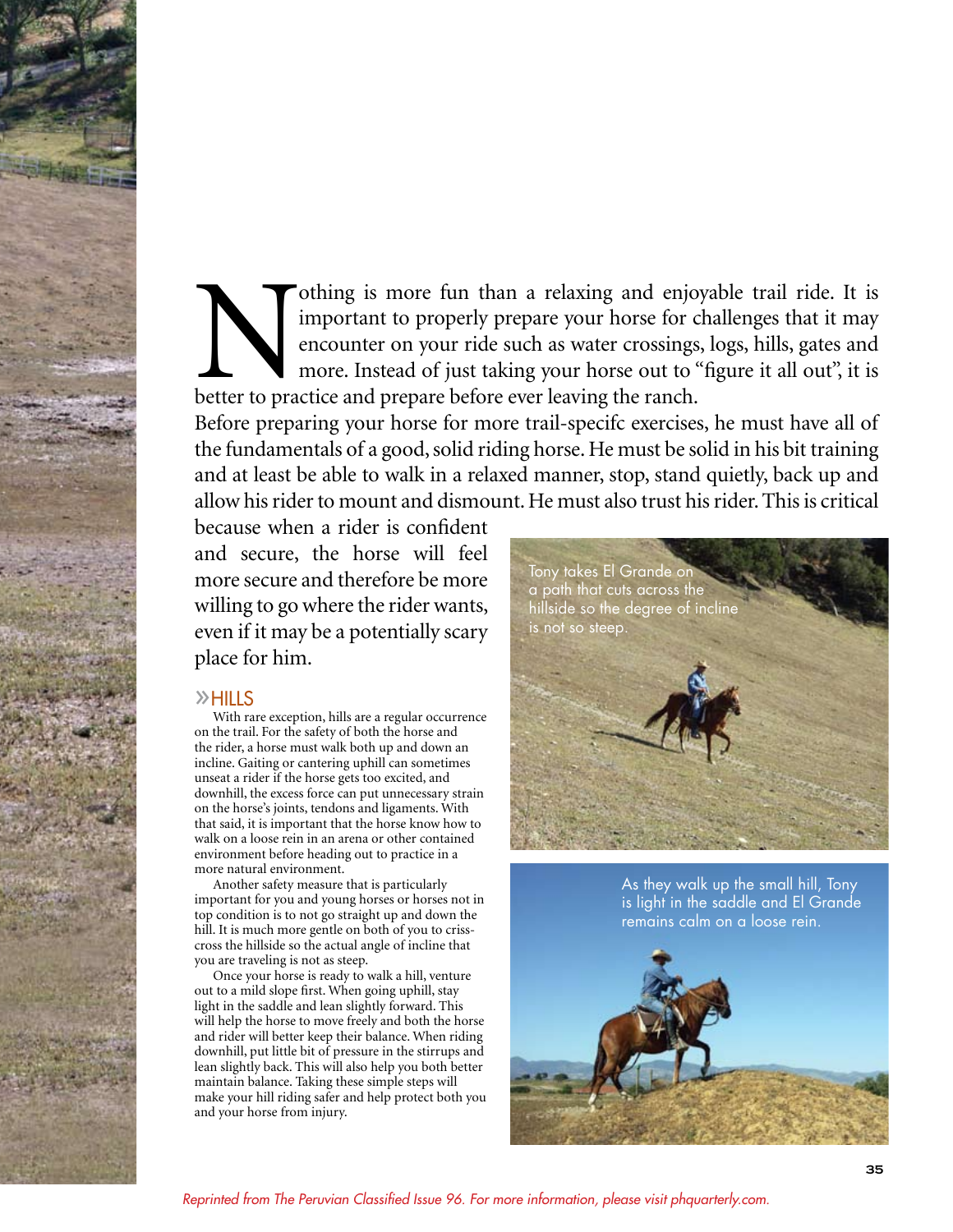







# »GATES

You may encounter a gate that needs to be open and closed behind you on the trail. It's perfectly acceptable and sometimes much safer to dismount to open a gate. But for many gates, you can open it while still on the horse.

There are two ways to approach the gate. One is to make a partial circle so that the horse is parallel to the gate, stop and proceed in opening the gate. While this is easier for some people to set the horse up because their horse is not required to pivot on the front legs, their horse will have to know how to turn on the forehand to close the gate anyway.

I personally prefer to approach the gate head on, stop and pivot on the forehand until the horse is parallel to the gate and proceed to open the gate.

When you and your horse are in position, place your hand on the gate, unlatch it, push the gate open and then proceed slowly through the gate. It is important to open the gate before moving your horse so that you make sure the gate is open wide enough for you and your horse to walk through.

Your hand should never leave the gate so when you get through, begin to turn on the forehand with the head of the horse facing the open end of the gate. Push the horse with your leg while pushing the gate closed.



Tony and El Grande opening and closing a gate slowly and carefully while mounted.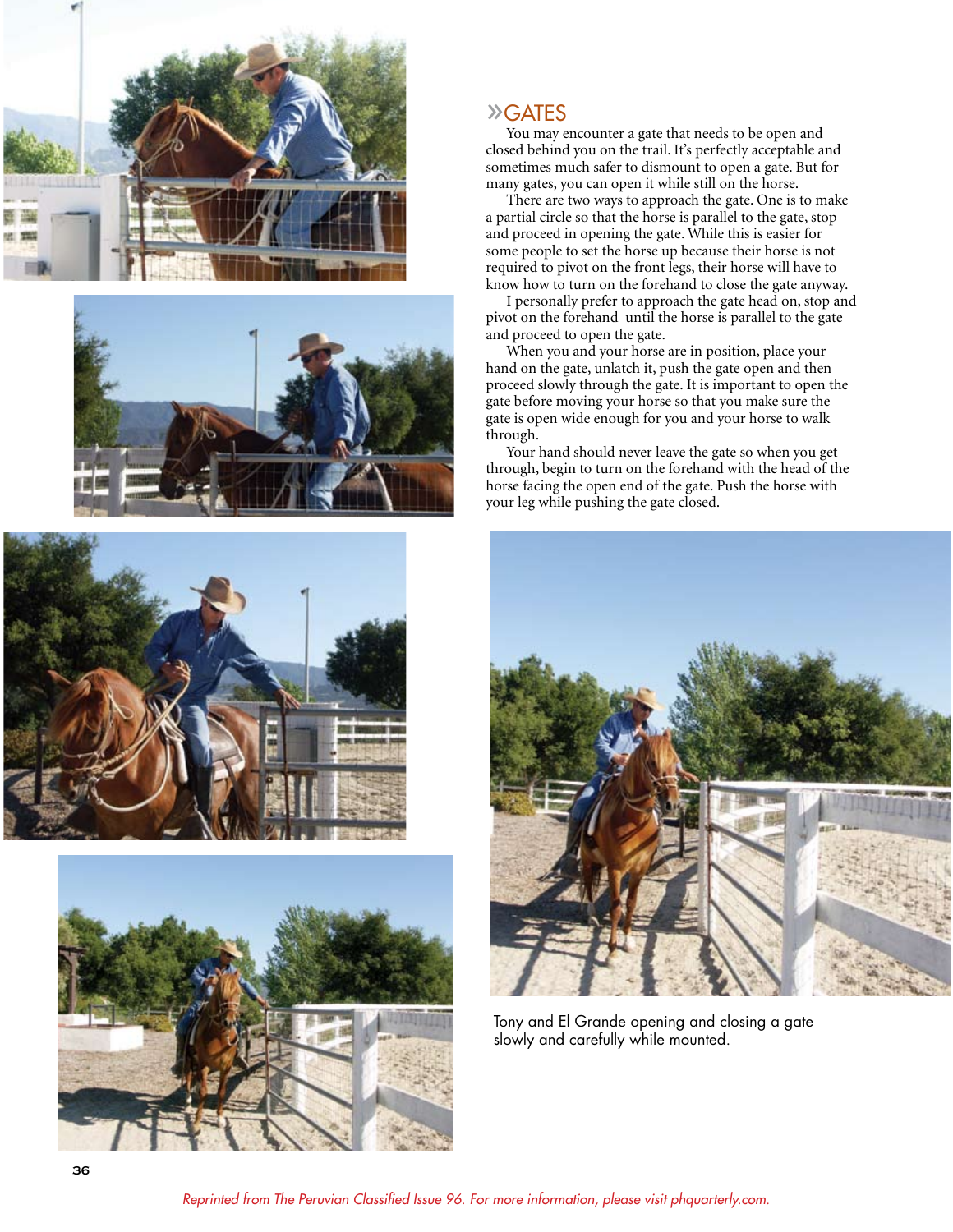# »GROUND OBSTACLES

Logs and bridges are both common ground obstacles that we may encounter on the trail. Bridges sound and feel odd to a horse and they can get tangled or trip on logs so it's important that a horse get used to both before heading out on the trail.

At D Ranch, we have constructed a small "bridge" that is about six by three feet. It's only five inches off the ground so if the horse spooks, slips or jumps off the bridge, he won't get hurt. It is constructed of two by twos, two by fours and rubber strips to prevent slipping. The bridge must be heavy and stable enough so that the horse can get on one foot at a time and stand completely on it without it wobbling or moving. I do not recommend placing the mini-bridge on asphalt or cement. If the horse jumps off the bridge, he will likely slip and hurt himself.

To begin working with the small bridge, first introduce the horse to it in hand. Let him walk close to it, look at it and smell it. It's not necessary to make him walk over it or even step on it the first few times; the objective is to get him comfortable with this new, foreign structure.

When he is at ease with the bridge, try to have him place a front leg on the bridge. Repeat this until the horse is relaxed with one front leg on the bridge. Once you have achieved that, try two legs and then finally four. Once the horse is at ease with all four of his feet on the bridge, have him stop and stand for 4-5 seconds and stand on the bridge. Make sure he walks off the bridge but slowly. If he tries to jump, try again until the horse steps, not jumps, off. Once he is proficient at walking on, standing and walking off the bridge in hand, start the same process again but with the horse under saddle this time.

I use a similar process when working horses over boards and poles. We have two sets of poles/boards laid on the ground: one in a double L shape and another set parallel to each other, about 12-18 inches apart. And again, I begin by working the horse in hand. It is best to start by walking the horse between the poles of the parallel set as if it were an exaggerated serpentine. This helps them get over their initial fear of the poles.

Once the horse moves through the poles with ease, start walking the horse over the poles. It will be awkward for him at first because they have to pay special attention to their footfall. Once he understands when to move and where to place their legs, he is ready for the L shaped course.

Begin with the L shaped course the same as the parallel poles by walking through the poles. However, this time, once he is used to walking through the L, walk him backwards through the L next. Once the horse is used to walking through forward, backward and over the L, start the process over again under saddle.

This process seems time consuming but makes a horse much safer for its rider on the trail. If you encounter a log or bump in the road, your horse won't shy, spook or jump but safely cross the obstacle. These exercises are also excellent for improving a horse's leg coordination since they have to pay close attention to not stepping on the poles.





Here are two different pole set ups. Regardless of which El Grande goes through, he is very careful as to where he places his feet.

### **THE PERUVIAN CLASSIFIED 37**